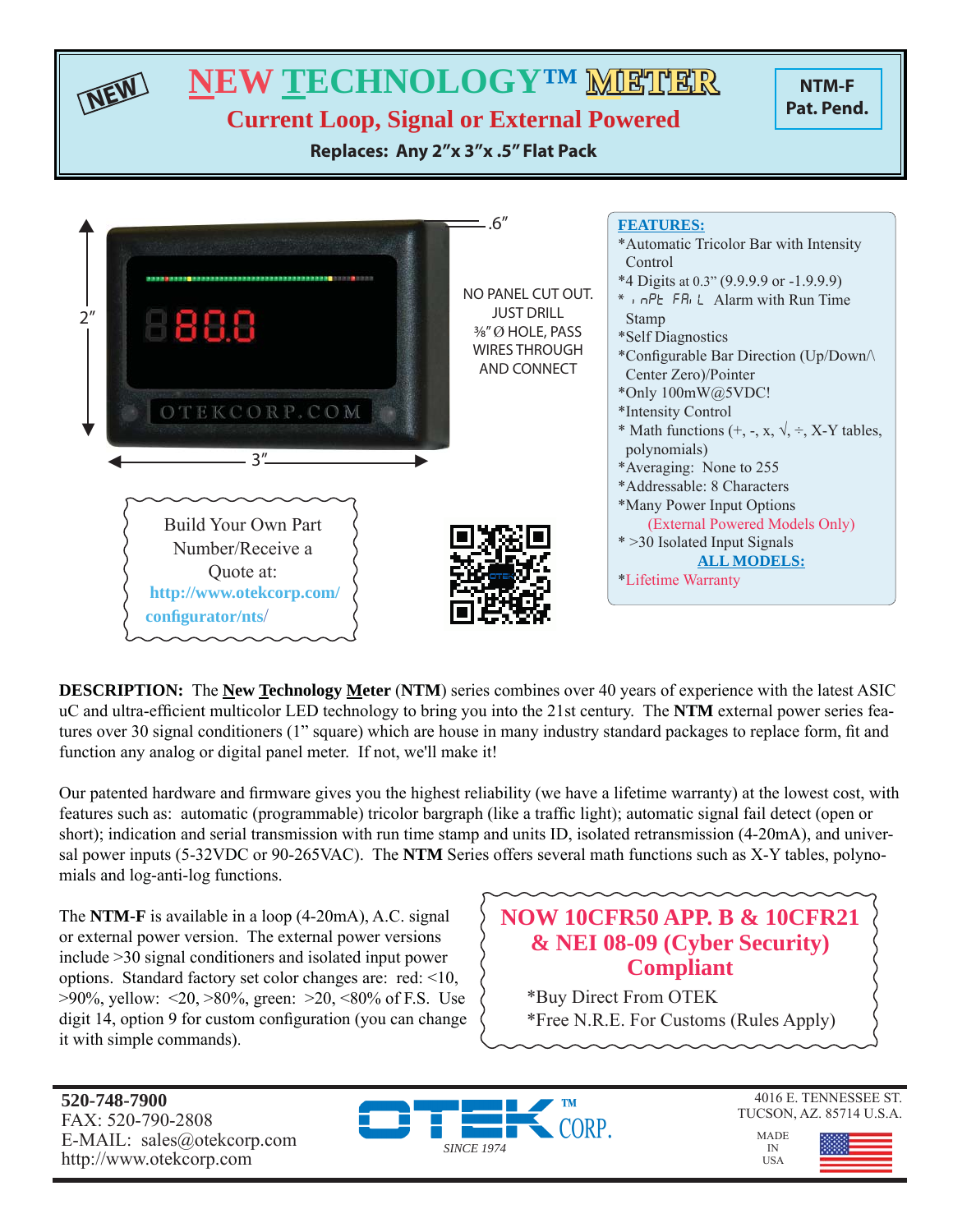# **THE PRODUCTS**

All New Technology products share the same innovative electronic circuit design. The difference between the models is their mechanical features (see Block Diagram and mechanical drawings). Some are displays only, some are single or multi channel, some can have relays, DACs, ethernet and flash memory, and some require an external power source. But all products contain the New Technology, which consumes less than 1% of comparable digitals (20-100mW for loop/signal powered versions) and approaches the power consumption of analog meters.

# **WHAT CAN YOU DO WITH OTEK'S NEW TECHNOLOGY?**

**Note on Otek's Powerless<sup>TM</sup> Technology**: If your signal cannot supply  $\geq 15 \text{mW}$  ( $\sim 5V/3 \text{mA}$ ), contact us or use external power models.

**1. One Channel Models: -0, -4, -B, -D, -F, -H, -L, -M, -N, -P, -S & -X:** Implement any math function, X-Y table (25 point), polynomials (9<sup>th</sup> order), offset, tare, zero, scale, log & anti-logarithmic to affect the unit's display at will. Some examples are: change the display & data using any combination as commanded by your algorithm, such as  $\frac{+}{-}\times\frac{+}{\sqrt{}}$  or set a variable or linearize the display using X-Y tables or polynomials. This works well for odd shape containers. You can also change the reading from ◦F to ◦C or ◦K or compress/expand the display (and data out) using the log and antilog functions. In addition, you can change the factory default alarm pointers and colors or delete them. Zero & Span potentiometers **are included** for manual adjustment. **Note:** Models -D and -F have internal USB serial I/O that is not accessible to the customer. Contact Otek for access.

#### **OTEK's New Technology**

series is only limited by your needs and imagination. Just give us a call at 520-748- 7900 or email us at sales $@$ otekcorp.com and give us the challenge to develop the best algorithm for your process.

# **2. Two Channel Models: -1, -2, -3 and -5 through -9 &**

**-A: Note:** Also available in models with 3 or 4 channels. Features include all those of the single channel models and each channel is 100% isolated from each other. In addition, you can add, subtract, multiply, divide, find the square root between channels. You can also use one channel to monitor/control the input signal and the second channel to indicate deviation, differential such as PID, alarm override or one channel setpoint can be used to control another channel function. You can also use one channel as a backup if the other channel becomes disabled or use them as volume & flow  $(\sqrt{})$  monitors/ controllers. The **New Technology** two channel models are also perfect as REM/RAD indicators/controllers (also see our RPM series with logantilog functions for radiation monitoring).

Contact OTEK for algorithms and formulas or any idea you wish to share with our audiences via our Youtube or Facebook page posts.

### **3. Three Channel Models: -3, -5, -7, -8 and -A: Note:**  Also available on 4 channel models -5, -7 & -8. Otek's New Technology three channel models perform all the functions outlined in #1 and #2. Further, one channel can indicate the input variable and the other two channels can be setpoint indicators/controllers (Hi, Hi-Hi, Low and Low-Low limits), or subject the input/ output to any mathematical function or algorithm such as **PID** or display the input vs. output and derivative, or switch scales when the input reaches a limit/band such as for flow-volume-pressure or temperature. Monitor Volts, Amps and Watts AC or DC or any of 3 variables, including Hertz, lead/lag, power factor, peak/valley or for synchronizing of power lines with the bipolar (center zero) tricolor bargraph.

The **New Technology** series brings **Process Automation Control** (PAC) within your reach and affordability. These models are compatible with any DCS/SCADA system using their USB/RS485/Ethernet I/O options and allow for ease of interface with wireless systems.

# **4. Four Channel Models:**

**-5, -7 and -8:** The four channel models offer all of the functions outlined in #1, #2 and #3. However, with the additional channel available, the New Technology barmeters rival flatscreens with superior HMI/MMI functionality and ease of viewing/analysis of any combination of 4 variables. For example, Volts/ Amps/Watts/Hertz or temperature/pressure/pH/humidity. The four channel models can also be used to monitor/control the product of the other 3 variables, making them ideal for the petrochemical industry.

**Data Logging**? Some models offer optional μSD memory to record 24/7 anything available via the serial I/O. Maximum capacity (and growing) is 32 GB!

# **REDUNDANT CONTROL:**

Because all channels are 100% isolated from each other, you can use any multi-channels model as a redundant controller. If you need the "Democratic vote," algorithm, contact OTEK or see our Model **TRC** (Triple Redundant Controller).

**520-748-7900** FAX: 520-790-2808 E-MAIL: sales@otekcorp.com http://www.otekcorp.com



-2-

4016 E. TENNESSEE ST. TUCSON, AZ. 85714 U.S.A.

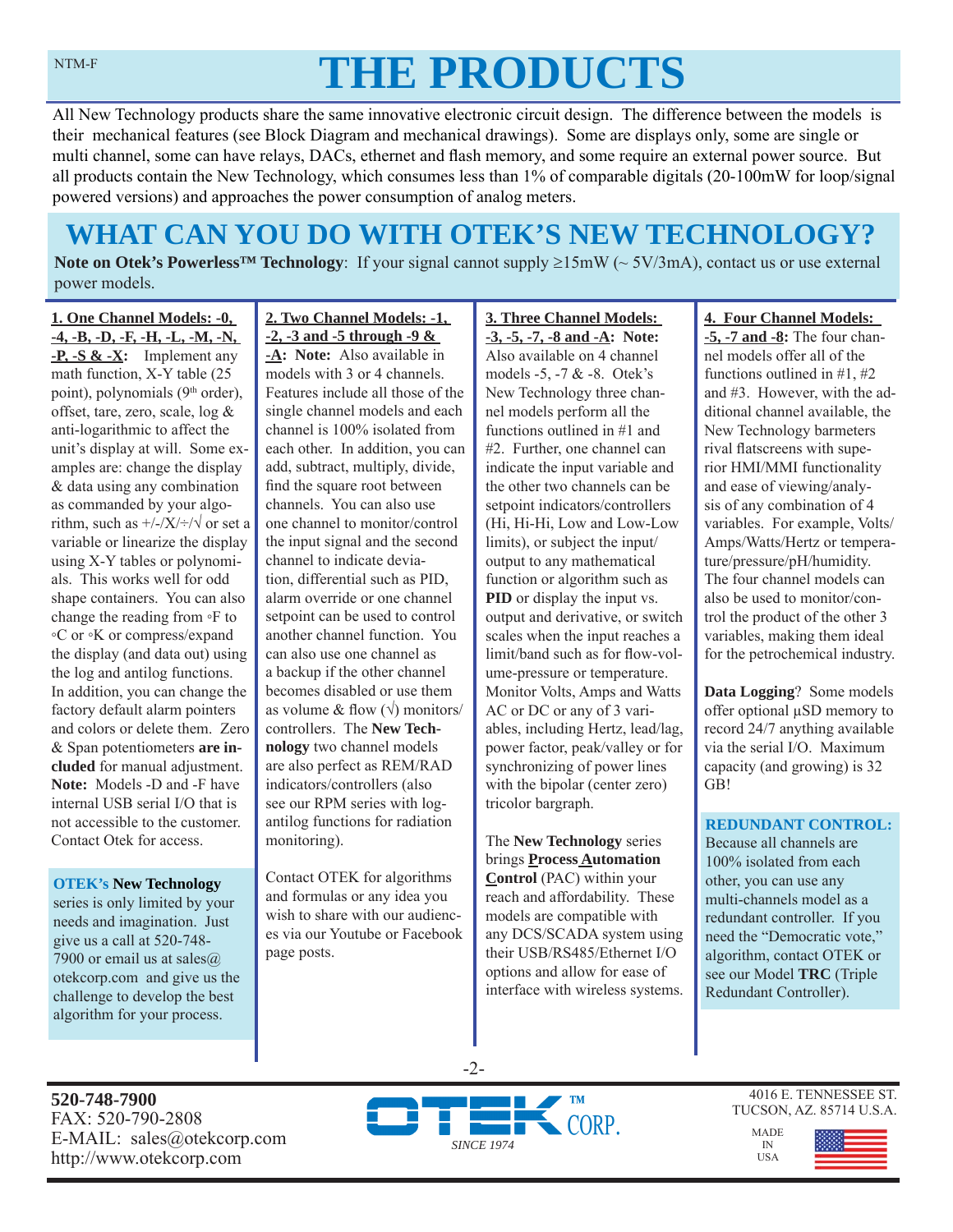| <b>Industrial Grade Common</b>                                                                                                                                                                                                                                                                                                                                                                                                                                                                                                                                                                                                                                                                                                                                                                                                                                                                        | NTM-F<br><b>Description, Notes &amp; Order</b>                                                                                                                                                                                                                                                                                                                                                                                                                                                                                                                                                                                                                                                                                                                                                                                                                                                                                                                                  |                                                                                                                                                                                                                                                                                                                                                                                                                                                                                                                                                                                                                                                                                                                                                                                                                                                                                                                                |  |
|-------------------------------------------------------------------------------------------------------------------------------------------------------------------------------------------------------------------------------------------------------------------------------------------------------------------------------------------------------------------------------------------------------------------------------------------------------------------------------------------------------------------------------------------------------------------------------------------------------------------------------------------------------------------------------------------------------------------------------------------------------------------------------------------------------------------------------------------------------------------------------------------------------|---------------------------------------------------------------------------------------------------------------------------------------------------------------------------------------------------------------------------------------------------------------------------------------------------------------------------------------------------------------------------------------------------------------------------------------------------------------------------------------------------------------------------------------------------------------------------------------------------------------------------------------------------------------------------------------------------------------------------------------------------------------------------------------------------------------------------------------------------------------------------------------------------------------------------------------------------------------------------------|--------------------------------------------------------------------------------------------------------------------------------------------------------------------------------------------------------------------------------------------------------------------------------------------------------------------------------------------------------------------------------------------------------------------------------------------------------------------------------------------------------------------------------------------------------------------------------------------------------------------------------------------------------------------------------------------------------------------------------------------------------------------------------------------------------------------------------------------------------------------------------------------------------------------------------|--|
| <b>Electrical Specifications</b>                                                                                                                                                                                                                                                                                                                                                                                                                                                                                                                                                                                                                                                                                                                                                                                                                                                                      | <b>Other Important Data:</b>                                                                                                                                                                                                                                                                                                                                                                                                                                                                                                                                                                                                                                                                                                                                                                                                                                                                                                                                                    | <b>Options 01 Through 18, A. C. Signal</b>                                                                                                                                                                                                                                                                                                                                                                                                                                                                                                                                                                                                                                                                                                                                                                                                                                                                                     |  |
| <b>Input &amp; Display:</b><br>*A/D: Accuracy, Linearity &<br>Resolution: $\pm$ 0.5% of F.S. $\pm$ 1 L.S.D.<br>over entire temperature range of 0-60°<br>C. 12 Bits, Conversion Rate: 40/sec,<br>Averaging: 0-255, zero, span, offset,<br>tare, math functions, 25 point X-Y<br>tables and polynomials (9th).<br>*Bargraph: 51 Automatic Tricolor<br>(R/Y/G) Segments<br>*Digits: Four Full Digits (9.9.9.9 &<br>$-1.9.9.9$ ).<br><i>*</i> Typical Power Consumption of Dis<br>play: 10-100mW@3.3V-5V<br>*Temperature Coefficient:<br>$+/$ -50PPM/°C<br>*Operating Temperature: $-10$ to $+60$ ;<br>Storage Temperature: -20 to +70 $^{\circ}$ C<br>*CCMR: >90dB@50-60Hz<br>*Isolation: >500VDC to any other I/O<br>& P.S.<br>*Humidity: 5-95% RH non-condensing<br>*Front Panel: NEMA 3. NEMA 4x<br>on request.<br>*Failed Signal Detect: $\sim$ 20 seconds<br>after > 1 minute "On" $@50\%$ of F.S. | <b>Math Functions:</b> +, -, x, $\div$ , $\sqrt{ }$ , Polynomi-<br>als to 9th order, 25 Point X-Y table, zero,<br>offset, span and tare. You can add, sub-<br>tract, multiply, divide (etc.) one channel<br>to/from another channel and display the<br>result in the other channel (i.e. V (Ch.1)<br>$xA(Ch.2)=W(Ch.3)$ .<br>Signal Failure Alarm: Requires approxi-<br>mately 1 minute of normal (mid-scale)<br>operation for it to alarm the display and<br>output the serial data after the signal<br>(Powerless <sup>TM</sup> ) has ceased.<br>High Quality: No matter their size or<br>number of channels all use the same (SV<br>& V) firmware, hardware and commands.<br>No matter their grade (Industrial, Mil-<br>Spec, Nuclear) they all carry a lifetime<br>warranty.<br><b>Outputs:</b><br>Not available on model NTM-F.<br>Note: All $\pm 1$ LSD and % full scale range<br>unless noted.<br>Option 00 & 17 For Loop Power Only:<br>Option 00, 4-20mA Loop Powered: | <b>Powered Only:</b><br>Make sure your C.T. can drive a $>0.3$<br>Ohm load without saturating or losing<br>linearity. Contact Otek for assistance.<br>Best C.T. to use: $>100:5$ ratio.<br>2) All inputs for 50-60 Hz lines. Con-<br>tact Otek for 400 Hz lines.<br>Option 01, VAC (P.T.): Bur-<br>den: 0.2 Ohm & <100mW; Range:<br>30-140V/40-100Hz; Accuracy & Lin-<br>earity: $\pm 0.5\%$ of F.S. Best operating<br>range: 90-140VAC to specifications.<br><b>Option 02, 5 AMP A.C. (C.T.):</b> Not<br>available in "-F" case. See Note 1.<br>Option 03, Watts A.C. (C.T. & P.T.):<br>Not available on case -F. See Note 1.<br><b>Option 04, Hertz VAC:</b> Not available<br>on case -F. Range:<br>$>30$ V < 140V & $>30$ < 100Hz; Accuracy<br>& Linearity: $\pm 0.5\%$ of F.S.<br>For 400 Hz lines, use option 04 and<br>specify (04=400 Hz line) after the com-<br>plete part number.<br>Option 05-14: Same as options 01 |  |
| *Calibration Check: Two years rec-<br>ommended.<br>Note 1: See page 12 of the master<br>catalog for environmental specs vs.<br>housing, bar length and digit size.                                                                                                                                                                                                                                                                                                                                                                                                                                                                                                                                                                                                                                                                                                                                    | Burden: $>3V$ @4mA, $\leq$ 5V@ 20mA;<br>Range: 3-26mA; Accuracy & Linearity:<br>$\pm 0.5\%$ of F.S.<br>Option 17: 10-50mA Loop Powered:<br>Burden: $>3V$ (a)10mA, $\leq$ 5V (a) 50mA;<br>Range: 3-50mA; Accuracy & Linearity:                                                                                                                                                                                                                                                                                                                                                                                                                                                                                                                                                                                                                                                                                                                                                   | through 04.<br><b>VAC/AC Signal Power Only:</b><br>Option 16, 7-140 VDC Signal Pow-<br>er: Now you can monitor and control                                                                                                                                                                                                                                                                                                                                                                                                                                                                                                                                                                                                                                                                                                                                                                                                     |  |
| Digit 5, Serial I/O & Memory:                                                                                                                                                                                                                                                                                                                                                                                                                                                                                                                                                                                                                                                                                                                                                                                                                                                                         | $\pm 0.5\%$ of F.S.                                                                                                                                                                                                                                                                                                                                                                                                                                                                                                                                                                                                                                                                                                                                                                                                                                                                                                                                                             | your UPS, battery bank or power<br>supply from 7-140VDC/VAC, with                                                                                                                                                                                                                                                                                                                                                                                                                                                                                                                                                                                                                                                                                                                                                                                                                                                              |  |
| Not available on the NTM-F.                                                                                                                                                                                                                                                                                                                                                                                                                                                                                                                                                                                                                                                                                                                                                                                                                                                                           | <b>Options 01 Through 18, A. C. Signal</b><br><b>Powered Only:</b>                                                                                                                                                                                                                                                                                                                                                                                                                                                                                                                                                                                                                                                                                                                                                                                                                                                                                                              | only power from the signal. The NTM<br>requires $>10<80$ mW ( $\sim$ 3mA-20mA).                                                                                                                                                                                                                                                                                                                                                                                                                                                                                                                                                                                                                                                                                                                                                                                                                                                |  |
| Digit 6, Grade:                                                                                                                                                                                                                                                                                                                                                                                                                                                                                                                                                                                                                                                                                                                                                                                                                                                                                       | <b>FUSE IT!</b> Use external 1/2 ASB for<br>Volts and 7 ASB for Amps.                                                                                                                                                                                                                                                                                                                                                                                                                                                                                                                                                                                                                                                                                                                                                                                                                                                                                                           | Imagine the possibilities! Almost like<br>analog (only signal wires), but with                                                                                                                                                                                                                                                                                                                                                                                                                                                                                                                                                                                                                                                                                                                                                                                                                                                 |  |
| <b>Option 0, Industrial &amp; Plastic:</b><br>Option 0 is 94VO plastic.                                                                                                                                                                                                                                                                                                                                                                                                                                                                                                                                                                                                                                                                                                                                                                                                                               | <b>Important Notes:</b><br>1) C.T. are sensitive and limited to<br>the secondary (output) impedance.<br>OTEK A.C. signal powered products<br>present and input impedance of $\sim 0.2$                                                                                                                                                                                                                                                                                                                                                                                                                                                                                                                                                                                                                                                                                                                                                                                          | 21st century digital technology ready<br>for your PAC/DCS/SCADA system.<br>Scaling: $7-140$ VDC in $=7.0-140.0$<br>Digital Display $& 5-100\%$ bargraph<br>with alarm pointers. See Digits 13 $\&$<br>14 for custom calibration and scale.                                                                                                                                                                                                                                                                                                                                                                                                                                                                                                                                                                                                                                                                                     |  |
|                                                                                                                                                                                                                                                                                                                                                                                                                                                                                                                                                                                                                                                                                                                                                                                                                                                                                                       | Ohms $(\sim 1 \text{V} \text{Q} 5 \text{A})$ . Use a 100:5 C.T.<br>or greater and at $\leq$ 3.5 Amps secondary<br>output.<br>$-3-$                                                                                                                                                                                                                                                                                                                                                                                                                                                                                                                                                                                                                                                                                                                                                                                                                                              | <b>Accuracy &amp; Linearity:</b> $\pm 0.5\%$ of full<br>scale.                                                                                                                                                                                                                                                                                                                                                                                                                                                                                                                                                                                                                                                                                                                                                                                                                                                                 |  |
| 520-748-7900<br>FAX: 520-790-2808                                                                                                                                                                                                                                                                                                                                                                                                                                                                                                                                                                                                                                                                                                                                                                                                                                                                     | TM<br>$\bigcap_{n\geq n}$                                                                                                                                                                                                                                                                                                                                                                                                                                                                                                                                                                                                                                                                                                                                                                                                                                                                                                                                                       | 4016 E. TENNESSEE ST.<br>TUCSON, AZ. 85714 U.S.A.                                                                                                                                                                                                                                                                                                                                                                                                                                                                                                                                                                                                                                                                                                                                                                                                                                                                              |  |

FAX: 520-790-2808 E-MAIL: sales@otekcorp.com http://www.otekcorp.com

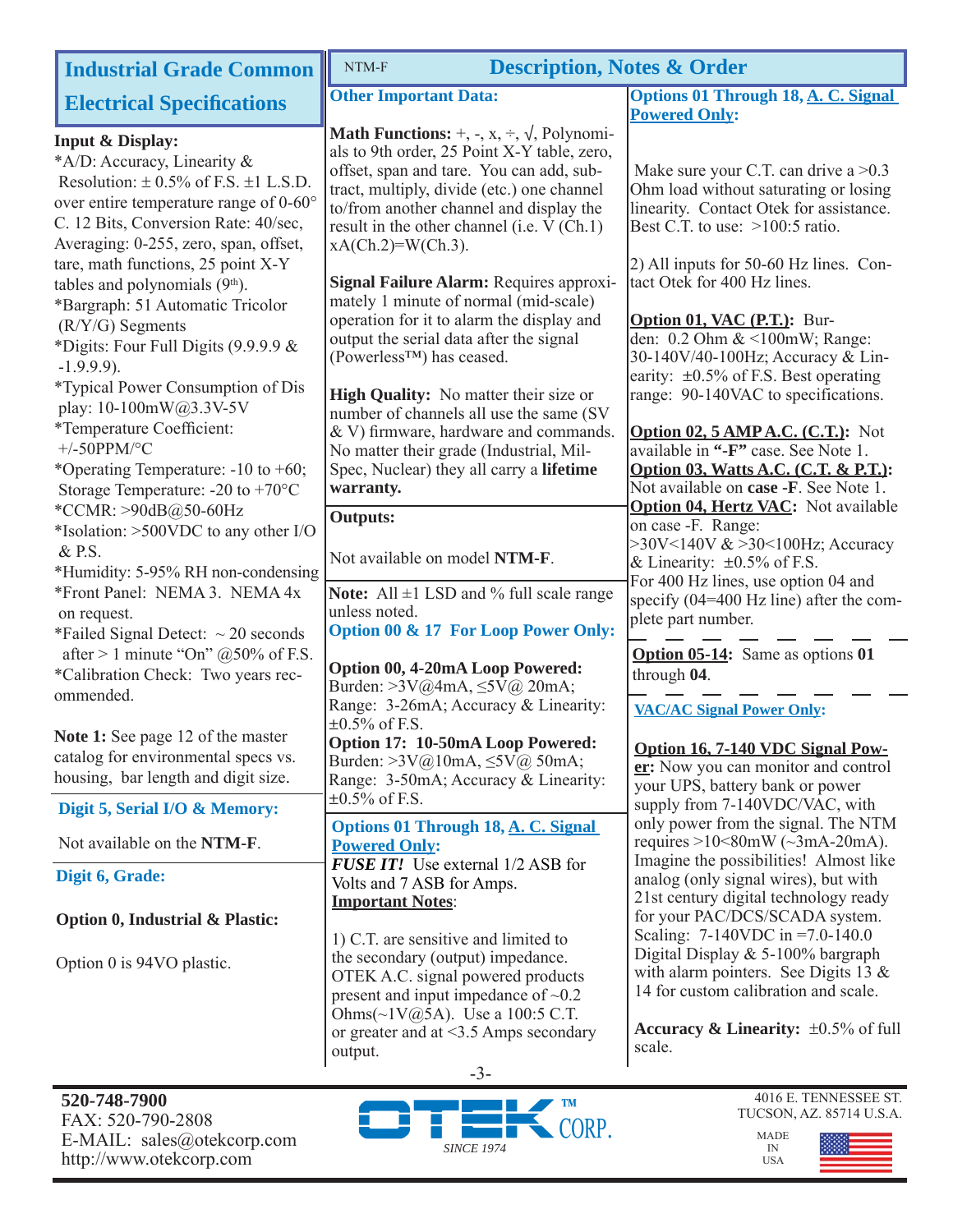# **INPUT SIGNAL SPECIFICATIONS (Digits 8 & 9)**

| <b>VAC/AC Signal Power Only:</b><br>(Continued)<br>Option 17: 10-50mA Loop Powered:<br>See Loop Power options in previous<br>column.<br>Option 18: 10-500mADC Signal<br>Power: Calibration: 10-500m                                                                                                                                                                                                               | <b>VAC/DC Signal Power Only:</b><br>(Continued)<br>Scaling: $7-140$ VDC in =7.0-140.0 Dig-<br>ital Display $& 5-100\%$ bargraph with<br>alarm pointers. See Digits 13 & 14 for<br>custom calibration and scale.<br>Accuracy & Linearity: $\pm 0.5\%$ of full                  | <b>Options 25 &amp; 26, mADC:</b> Since the<br>$NTM$ is 2V full scale $(2,000$ Counts)<br>the "Shunt" resistors used are 100<br>Ohms for 10mA and 10 Ohms for<br>100mADC.<br>Input impedance 25: 50 $\Omega$ ; 26: 5 $\Omega$ ;<br>Accuracy & Linearity: $\pm 0.5\%$ of F.S. $\pm$<br>1 digit                                                      |  |
|-------------------------------------------------------------------------------------------------------------------------------------------------------------------------------------------------------------------------------------------------------------------------------------------------------------------------------------------------------------------------------------------------------------------|-------------------------------------------------------------------------------------------------------------------------------------------------------------------------------------------------------------------------------------------------------------------------------|----------------------------------------------------------------------------------------------------------------------------------------------------------------------------------------------------------------------------------------------------------------------------------------------------------------------------------------------------|--|
| ADC=10-500 & 5-100%. For other<br>calibrations, use digit 14 and specify.<br><b>PROPORTIONAL CONTROL?</b><br>For proportional control, use a two (or<br>more) channel model. Channel 1 is<br>powered by your signal and the display<br>signal (using a 4-20mA out) to drive the<br>Channel 2 input. Channel 2's 4-20mA                                                                                            | scale.<br><b>Alarm Outputs (Signal Power): Open</b><br>collector transistors (4) optional. See<br>the ordering information on pages 7-8,<br>digit 11, option 1. For relays, contact<br>Otek (custom).<br>4-20mA Analog Output: Custom,<br>contact Otek (requires >1 watt from | <b>Option 27, Watts DC:</b><br>VZin: $10M \Omega/AZ$ in: $1.0\Omega$ , 5W<br>Range: 1W<br>Accuracy & Linearity: $\pm 0.5\%$ of F.S. $\pm$<br>1 digit<br>Option 28, Watts DC (1Vx1V): VZin:<br>1M for both inputs<br>Range: 0-1V                                                                                                                    |  |
| output allows you to control your gen-<br>erator. The result: Channel 1 display<br>your AC signal and Channel 2 display<br>it's 4-20mA output. Only Channel 2<br>needs power for its analog output and/<br>or relays. Use part number NTM-(1,<br>2, 3, 5, 6, 7, 8, 9 or A)??-269-?21-99).<br>Note: "?"= any available option on<br>Digits 5, 6 $& 10$ and specify (9=Ch)<br>1 signal power, Ch 2 external power). | input signal).<br>Option 17: 10-50mA Loop Power:<br>See option 00 $& 17$ on page 3 (middle<br>column).<br>Option 18: 10-500mADC Sig-<br>nal Power: Calibration: 10-<br>500mADC=10-500 & 5-100%. For<br>other calibrations, use digit 14 and                                   | Accuracy & Linearity: $\pm 0.5\%$ of F.S. $\pm$<br>1 digit<br><b>Option 29: Custom:</b> Use this option<br>to describe any custom input, scale or<br>modification to the NTM and contact us<br>for feasibility and cost.<br><b>Options 30-34, Volts RMS:</b> Here we<br>use a True RMS-DC Converter for<br>accurate $(± 0.1%)$ measurement of sine |  |
| Also see the new model NTI.<br><b>VAC/DC Signal Power Only:</b><br>Option 16, 7-140VAC/DC: Now you<br>can                                                                                                                                                                                                                                                                                                         | specify.<br><b>AVAILABLE ON EXTERNAL</b><br><b>POWER ONLY</b><br>Option 20: 4-20mA: The burden on<br>the loop is only $0.5V@20mA(25 Ohm)$                                                                                                                                     | waves up to 10KHz. For 10-20KHz<br>and SCR accuracy is $\pm$ 1%.<br>VRMS: $Zin$ : $1M\Omega$<br>Range; per options;<br>Accuracy & Linearity: $\pm 0.5\%$ of F.S. $\pm$                                                                                                                                                                             |  |
| monitor and control your AC line,<br>UPS, battery bank or power supply<br>from 7-140VDC/VAC, with only power<br>from the signal. The NTM requires<br>$>10<80$ mW ( $\sim$ 3mA-20mA). Imagine<br>the possibilities!                                                                                                                                                                                                | and you can use the math functions for<br>converting to flow, instantaneous or<br>totalizer.<br>Accuracy: $\pm 0.5\%$ of F.S. $\pm 1$ digit<br>Options 21-24: VDC: Input imped-<br>ance is 1 Mega Ohms on all VDC                                                             | 1 digit<br><b>Options 35-37, Amps RMS:</b> We use a<br>True RMS-DC Converter for accurate<br>$(± 0.1%)$ measurement of sine waves<br>up to 10KHz. For 10-20KHz and SCR<br>accuracy is $\pm$ 1%.                                                                                                                                                    |  |
| Almost like analog (only signal wires),<br>but with 21st century digital technol-<br>ogy ready for your PAC/DCS/SCADA<br>system.                                                                                                                                                                                                                                                                                  | ranges.<br>Input impedance $1M\Omega$<br>Range: Per Option<br>Accuracy & Linearity: $\pm 0.5\%$ of F.S. $\pm$<br>1 digit<br>$-4-$                                                                                                                                             | Zin: 35 (0.1A): $2\Omega$ ; 36 (1A): 0.2 $\Omega$ ;<br>37 (5A): $0.04\Omega$ ; Range: Per option<br>Accuracy & Linearity: $\pm 0.5\%$ of F. S.<br>$\pm$ 1 digit                                                                                                                                                                                    |  |
| 520-748-7900                                                                                                                                                                                                                                                                                                                                                                                                      | $\blacksquare$ TM                                                                                                                                                                                                                                                             | 4016 E. TENNESSEE ST.                                                                                                                                                                                                                                                                                                                              |  |





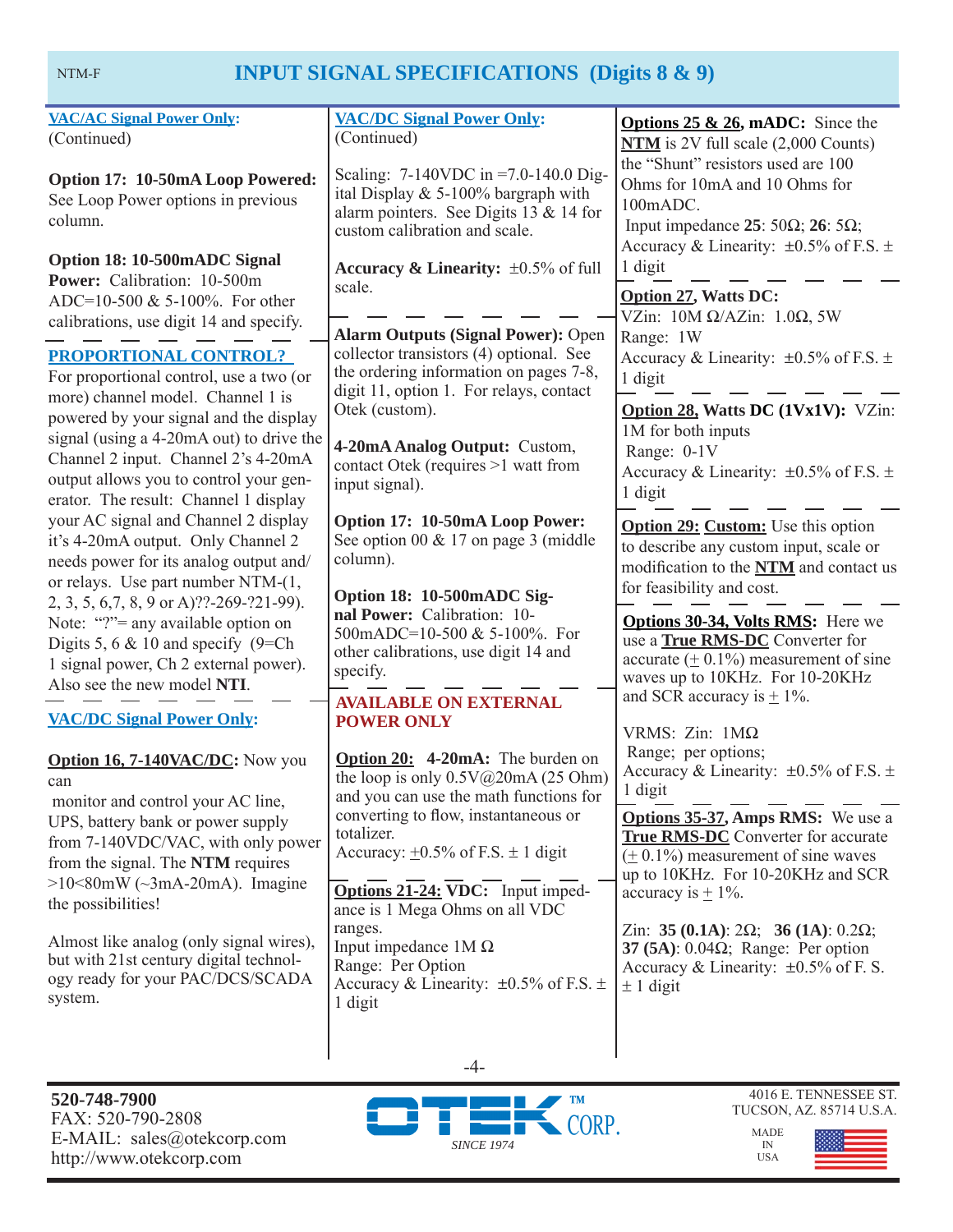NTM-F

# **INPUT SIGNAL SPECIFICATIONS (Digits 8 & 9) AVAILABLE ON EXTERNAL POWER MODELS ONLY**

| Options 38 & 40, Watts RMS:<br>Here we use a <b>True RMS-DC</b> Con-<br>verter for accurate $(± 0.1%)$ measure-<br>ment of sine waves up to 10KHz. For<br>10-20KHz and SCR accuracy is $\pm$ 1%.<br>Input impedances vs. range are the same<br>as for VDC & mADC ranges.<br>Option 38 (1Vx1VAC):<br>Zin: $1\text{M}\Omega$ for both inputs Range: 1V<br><b>RMS</b> | Option 42 (120V, 40-100Hz):<br>Zin: 1M<br>Range: 50-150VC/30-100Hz<br>Accuracy & Linearity: $\pm 0.5\%$ of F.S.<br>$\pm$ 1 digit<br>Option 43 (240V, 30-100Hz):<br>Zin 1 M; Range: 100-260V/30-100Hz<br>Accuracy & Linearity: $\pm 0.5\%$ of F.S. $\pm$                                                                                                                          | <b>Option 47: RTD (PT100):</b><br>(Continued)<br>You can place the decimal point at<br>will (typically -200.0 to 800.0. The<br><b>PT100</b> has a temperature coefficient<br>of 0.00385 Ohms/Ohm/°C. (For legacy<br>0.00392 TC (known as ANSI 392) con-<br>tact OTEK and use Option "29".<br>Accuracy: $\pm 0.5\%$ of F.S. $\pm$ 1 digit, plus                                                                                |  |
|--------------------------------------------------------------------------------------------------------------------------------------------------------------------------------------------------------------------------------------------------------------------------------------------------------------------------------------------------------------------|----------------------------------------------------------------------------------------------------------------------------------------------------------------------------------------------------------------------------------------------------------------------------------------------------------------------------------------------------------------------------------|-------------------------------------------------------------------------------------------------------------------------------------------------------------------------------------------------------------------------------------------------------------------------------------------------------------------------------------------------------------------------------------------------------------------------------|--|
| Accuracy & Linearity: $\pm 0.5\%$ of F.S. $\pm$<br>1 digit<br>Note: Always use P.T. & C.T. for op-                                                                                                                                                                                                                                                                 | 1 digit.<br>Option 44 (120V, 500 Hz):<br>Zin: 1 M<br>Range: 50-150V/300-500Hz                                                                                                                                                                                                                                                                                                    | sensor's error.<br>Note: For 2 wire, jump - S to -E and<br>$+$ S to $+$ E. For 3 wire only jump -S to<br>-E.                                                                                                                                                                                                                                                                                                                  |  |
| tions 33, 34, 40, 42, 43 & 44.<br>Option 40 (120VACx5AAC C.T.):<br>Zin: 1M for V $& 0.04\Omega$ for I<br>Range: 0-750W<br>Accuracy & Linearity: $\pm 0.5\%$ of F.S.<br>$\pm$ 1 digit.                                                                                                                                                                              | Accuracy & Linearity: $\pm 0.5\%$ of F.S.<br>$\pm$ 1 digit<br>Option 45: Strain-Gage $(\geq 300 < 4K)$<br><b>Ohm</b> : These are typically "Mono-<br>lithic" S-G that require constant voltage<br>(preferably) excitation. We use 4.096V                                                                                                                                         | Option 48: RTD (PT1000): Same as<br>PT100 except it is 1000 Ohms at $0^{\circ}$ C<br>instead of 100 Ohms $\omega$ 0°C. The same<br>technique is used for copper <b>RTD</b> (10)<br>Ohm), contact OTEK. Same connec-<br>tion as Option 47 apply.                                                                                                                                                                               |  |
| Note: Option 40 (120V/5A) includes<br>the shunt (0.04 Ohms/20W) on connec-<br>tor only for 5A C.T.                                                                                                                                                                                                                                                                 | for high stability and accuracy. Use op-<br>tion 29 and <b>specify</b> your S-G sensitivity<br>and the <b>NTM</b> display at Zero and Full<br>Scale.                                                                                                                                                                                                                             | Accuracy: $\pm 0.5\%$ of F.S. $\pm$ 1 digit, plus<br>sensor's error.                                                                                                                                                                                                                                                                                                                                                          |  |
| <b>Options 41-44, Hertz:</b> We use an <b>F-V</b><br>to accept frequencies up to 20KHz<br>and amplitudes from 1-400V peak or<br>dry contact or open collector transistor<br>(O.C.T.). For 50 to 440 Hz power line<br>frequency measurement, use Option #<br>"44."                                                                                                  | Excitation: 4.096V, 50 PPM/°C<br>Range: $\pm 300 - 4K \Omega$<br>Accuracy & Linearity: $\pm 0.5\%$ of F.S. $\pm$<br>1 digit.<br>Note on S-G: Some S-G offer +/-<br>1VDC or 4-20mA condition output.<br>Use Option 29 and specify.                                                                                                                                                | <b>Note:</b> For long distances $(>300)$ use a<br>4-20mA transmitter such as our model<br>NTY from our New Technology series.<br><b>Option 50: Thermocouple (Type J):</b><br>This $TC$ has a range of -210 to + 760 <sup>o</sup> C<br>$(-350 + 1390^{\circ}F)$ . Its color is white $(+)$<br>and Red (-), cold junction (CJ) is at the                                                                                        |  |
| Option 41 (10KHz/5V Logic):<br>Zin: 1M<br>Range: 30-10KHz<br>Accuracy & Linearity: $\pm 0.5\%$ of F.S.<br>$\pm$ 1 digit                                                                                                                                                                                                                                            | <b>Option 47: RTD (PT100): Note: For</b><br>options 47 & 48 you can change $\degree$ C to<br>°F and RTD type via serial port.<br>We excite your 2, 3 or 4 wire RTD<br>with 200µA to avoid the "self heating"<br>effect. The range of the <b>NTM</b> is the<br>same as your $\overline{RTD}$ typically -200 $\degree$ C to<br>$+800$ <sup>o</sup> C (-328 + 1562 <sup>o</sup> F). | connector. Make sure the connections<br>from the $NTM$ and your $TC$ are as<br>close to the <b>NTM</b> entrance as pos-<br>sible to avoid errors. If you short out<br>the $NTM's + TC$ & - $TC$ together, the<br><b>NTM</b> will read the ambient tempera-<br>ture at the junction due to its built-in<br>C.J.C.<br>Note: You can change °C to F and TC<br>type via serial port.<br>Accuracy: $\pm 2^0$ F.S. of signal input. |  |



-5-

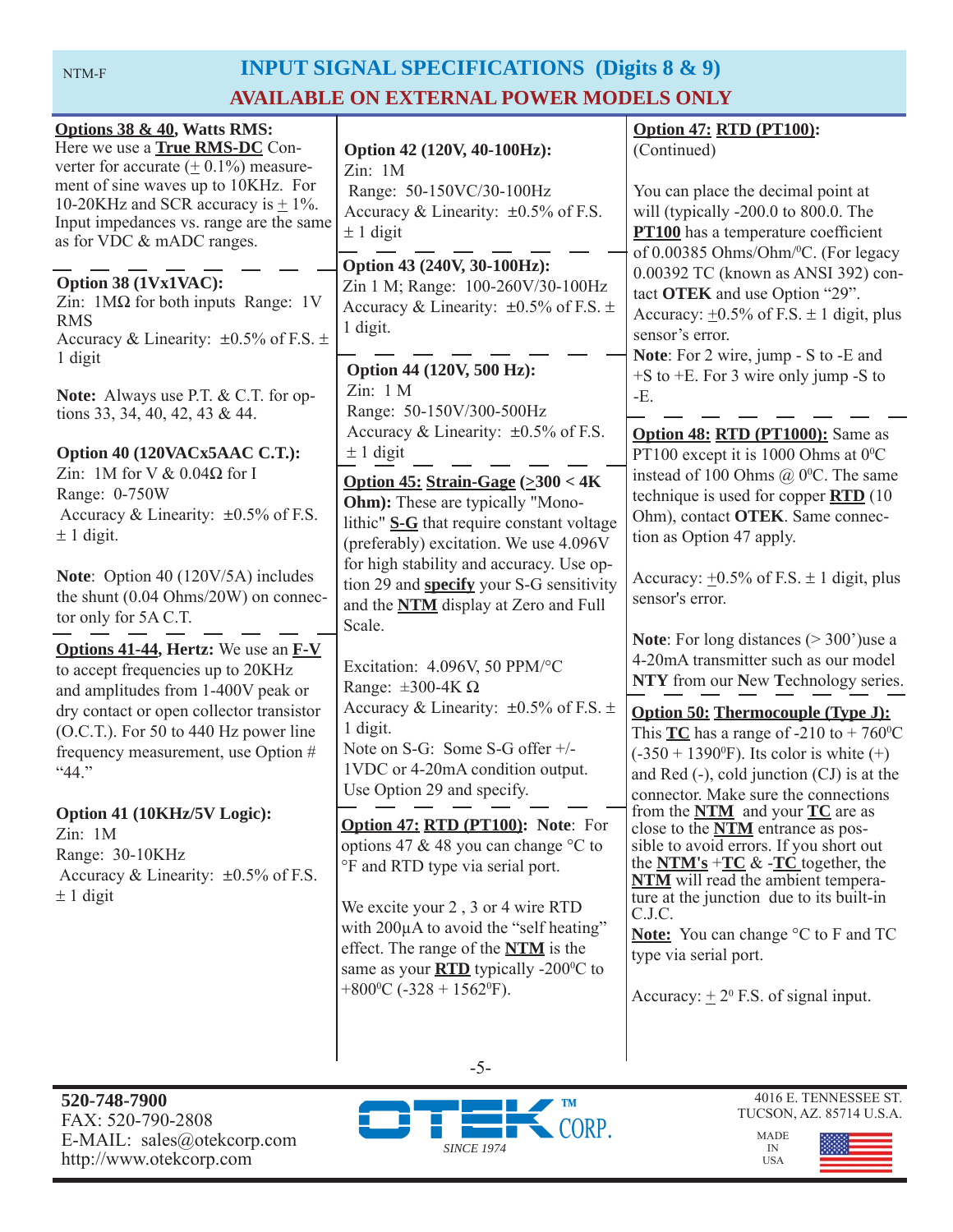| NTM-F                                                                                                                                                                                                                                                                                                                                                                                                                                                                                                                                                                                                      | <b>INPUT SIGNAL SPECIFICATIONS</b> (Digits 8 & 9)                                                                                                                                                                                                                                                                                                                                                                                                                                                                                                                          |                                                                                                                                                                                                                                                                                                                                                                                                                                                                                                                                                                                                                                                                                      |  |
|------------------------------------------------------------------------------------------------------------------------------------------------------------------------------------------------------------------------------------------------------------------------------------------------------------------------------------------------------------------------------------------------------------------------------------------------------------------------------------------------------------------------------------------------------------------------------------------------------------|----------------------------------------------------------------------------------------------------------------------------------------------------------------------------------------------------------------------------------------------------------------------------------------------------------------------------------------------------------------------------------------------------------------------------------------------------------------------------------------------------------------------------------------------------------------------------|--------------------------------------------------------------------------------------------------------------------------------------------------------------------------------------------------------------------------------------------------------------------------------------------------------------------------------------------------------------------------------------------------------------------------------------------------------------------------------------------------------------------------------------------------------------------------------------------------------------------------------------------------------------------------------------|--|
| <b>AVAILABLE ON EXTERNAL POWER MODELS ONLY</b>                                                                                                                                                                                                                                                                                                                                                                                                                                                                                                                                                             |                                                                                                                                                                                                                                                                                                                                                                                                                                                                                                                                                                            |                                                                                                                                                                                                                                                                                                                                                                                                                                                                                                                                                                                                                                                                                      |  |
| <b>Option 51: TC (Type K):</b> This is yel-<br>$low (+)$ and red $(-)$ and has a range of<br>$-270 + 1370$ <sup>o</sup> C ( $-440 + 2500$ <sup>o</sup> F). The                                                                                                                                                                                                                                                                                                                                                                                                                                             | <b>Option 57, 10-50mA Range: 10</b><br>Ohms input resistance<br>Accuracy & Linearity: $\pm 0.5\%$ of F.S.                                                                                                                                                                                                                                                                                                                                                                                                                                                                  | Digit 11 (Control Outputs): Not<br>available on model NTM-F.<br><b>Digit 12 (Analog /Power Output):</b>                                                                                                                                                                                                                                                                                                                                                                                                                                                                                                                                                                              |  |
| same notes as Option 50 apply.<br><b>Accuracy:</b> $\pm 1^0$ F.S. of signal input                                                                                                                                                                                                                                                                                                                                                                                                                                                                                                                          | $±1$ Digit<br><b>Option 58: Serial Input Remote Dis-</b>                                                                                                                                                                                                                                                                                                                                                                                                                                                                                                                   | Not available on model NTM-F.                                                                                                                                                                                                                                                                                                                                                                                                                                                                                                                                                                                                                                                        |  |
| <b>Option 52: TC (Type T):</b> This blue $(+)$<br>and red (-) $TC$ has the range of -270 $^{\circ}$<br>$+400^{\circ}$ C (-440 + 750 <sup>°</sup> F). Same notes as<br>Option 50 apply.                                                                                                                                                                                                                                                                                                                                                                                                                     | play/Controller:<br>Not available on the NTM-F. Contact<br>Otek for customs.<br><b>Digit 10 (Power Input):</b>                                                                                                                                                                                                                                                                                                                                                                                                                                                             | <b>Important Note on</b><br><b>A.C. Powerless</b>                                                                                                                                                                                                                                                                                                                                                                                                                                                                                                                                                                                                                                    |  |
| Accuracy: $\pm 2^{\circ}$ F.S. of signal input.                                                                                                                                                                                                                                                                                                                                                                                                                                                                                                                                                            | <b>LOOP &amp; SIGNAL POWER ONLY:</b>                                                                                                                                                                                                                                                                                                                                                                                                                                                                                                                                       | The NTM, UPM & NT Series can<br>extract energy from your A.C. signal                                                                                                                                                                                                                                                                                                                                                                                                                                                                                                                                                                                                                 |  |
| <b>Option 53: pH (Acidity):</b> We use a<br>FET input $(10^{15})$ amplifier and calibrate<br>the $NTM$ for 0-14.00 pH using the<br>Industry's standard $\pm$ 413 mV = $\pm$ 7pH<br>co-efficient.<br>Note: Not temperature compensated,<br>contact OTEK for auto temperature<br>compensation.<br>Accuracy: $\pm 0.5\%$ of F.S. $\pm$ 1 digit<br><b>Option 54: ORP (Oxygen Reduction)</b><br><b>Potential):</b> Our FET amplifier $(10^9)$<br>accepts the industry standard 2000mV<br>F.S. of the probe and the <b>NTM</b> displays<br>it in $\%$ (0-100.0%).<br>Accuracy: $\pm 0.5\%$ of F.S. $\pm 1$ digit | Digit 10, Option 0, Powerless, No<br><b>Power Required: The Input Fail</b><br>detect/Alarm (patent pending) flashes<br>the display "INPT FAIL $(n \cap P_E F R_L)^{n}$<br>and transmits this serial message for<br>$\sim$ 20 seconds, after which it will cease.<br>This feature is available in all models.<br>If desired on powered models, use op-<br>tion 9 on Digit 14 and specify "input<br>fail detection." Signal Fail Require-<br>ment: Unit must be "On" for at least 1<br>minutes at $>50\%$ of full scale for it to<br>operate.<br><b>EXTERNAL POWER ONLY:</b> | to power itself and opto isolated serial,<br>optional O.C.T. (Digit 11, options 1,<br>3, 5 or 7), and to power the optional<br>4-20mA output (Not 20-4mA out)<br>from a wide input range. External<br>power is required to power the optional<br>relays (Digit 11, options 2, 4, 6 $\&$ 8)<br>(200mW each). If you need relays,<br>either use the external powered options<br>on Digits 8 & 9 (33, 37, 40 or 42) and<br>the Digit 10 power input options $(1-4)$<br>or use Powerless <sup>™</sup> options 01-04 on<br>Digits $8 \& 9$ and Power Input option<br>09 (custom) on Digit 10 and specify<br>(09=Power for relays and DAC). Re-<br>sult: The signal will power the instru- |  |
| <b>Option 55: %RH:</b> This conditioner is<br>designed to interface to a typical (ca-<br>pacitance type) 2-3 pF/% of <b>RH</b> made<br>by several manufacturers. Use Option<br>"29" and contact OTEK to specify<br>your sensor's specifications.<br>Accuracy: $\pm$ 0.5% RH of signal input.<br><b>Option 56 Resistance (0-10K Ohm):</b>                                                                                                                                                                                                                                                                   | Digit 10, Options $2, 3, 4$ ; Not avail-<br>able on the NTM-F.<br>Digit 10, Option 5, Non-Isolated-<br><b>5VDC:</b> 5VDC is used to drive the<br>relays (<50mA/relay) and/or the DAC<br>via internal isolated 5-30VDC-DC<br>(<200mA). If you order relays and ana-<br>log out, you will need ~300mA/chan-<br>nel. This option is also isolated from                                                                                                                                                                                                                        | ment and will include our patented<br>Signal Fail Detection & Alarm. The<br>relays and analog output are powered<br>by the external power option (all 100%<br>isolated).                                                                                                                                                                                                                                                                                                                                                                                                                                                                                                             |  |
| Want a simple 4-20mA transmitter?<br>Just connect a 10K Ohm (others on<br>request) potentiometer to the NTM<br>and control any 4-20mA input valve,<br>motor, transducer, etc. Accuracy &                                                                                                                                                                                                                                                                                                                                                                                                                   | the input signal.<br>Digit 10, Option 6, Non-Isolated<br>7-32VDC: Same as option 2 but with<br>wide input range of 7-32VDC. Effi-                                                                                                                                                                                                                                                                                                                                                                                                                                          |                                                                                                                                                                                                                                                                                                                                                                                                                                                                                                                                                                                                                                                                                      |  |

**520-748-7900** FAX: 520-790-2808 E-MAIL: sales@otekcorp.com http://www.otekcorp.com

transducers.

Linearity is  $\pm 0.5\%$  of F. S.  $\pm 1$  digit; Standard Calibration: 0-10K Ohms=4- 20mA. Use option #29 and specify your calibration. Ideal for linear



-6-

ciency:  $>75\%$ .

4016 E. TENNESSEE ST. TUCSON, AZ. 85714 U.S.A.

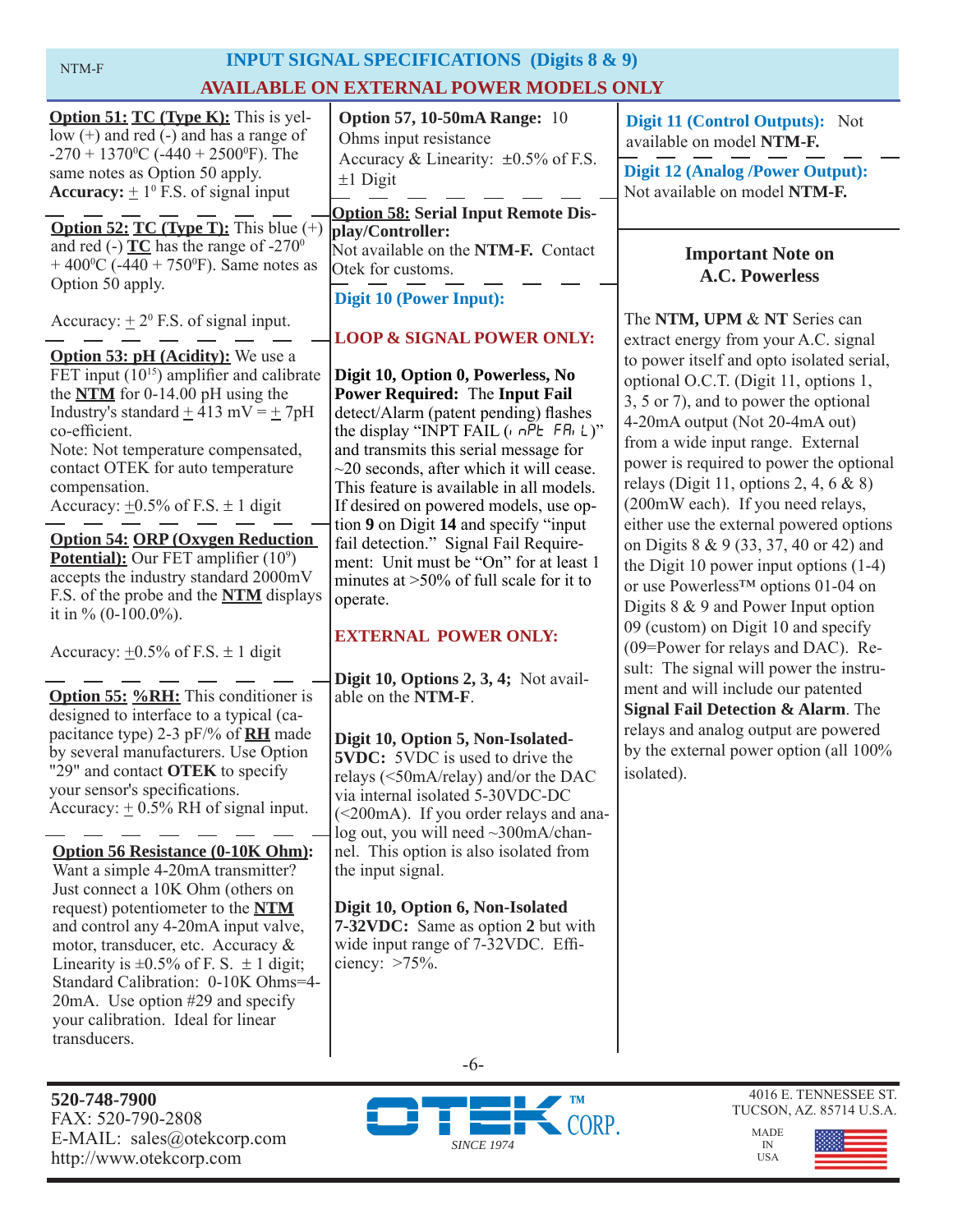# **NTM-F LOOP POWER VERSION ORDERING INFORMATION 5-1-17**



**NTM-F SIGNAL POWER VERSION ORDERING INFORMATION 5-1-17**

1. For other ranges (i.e. 400 Hz) use option 9 and specify.

**NOTE:** 1 CHANNEL SIGNAL POWERED DISPLAY **NTM-F** 

OTEKS FPM/516 (2" x 3") Case



**520-748-7900** FAX: 520-790-2808 E-MAIL: sales@otekcorp.com http://www.otekcorp.com



-7-

#### 4016 E. TENNESSEE ST. TUCSON, AZ. 85714 U.S.A.

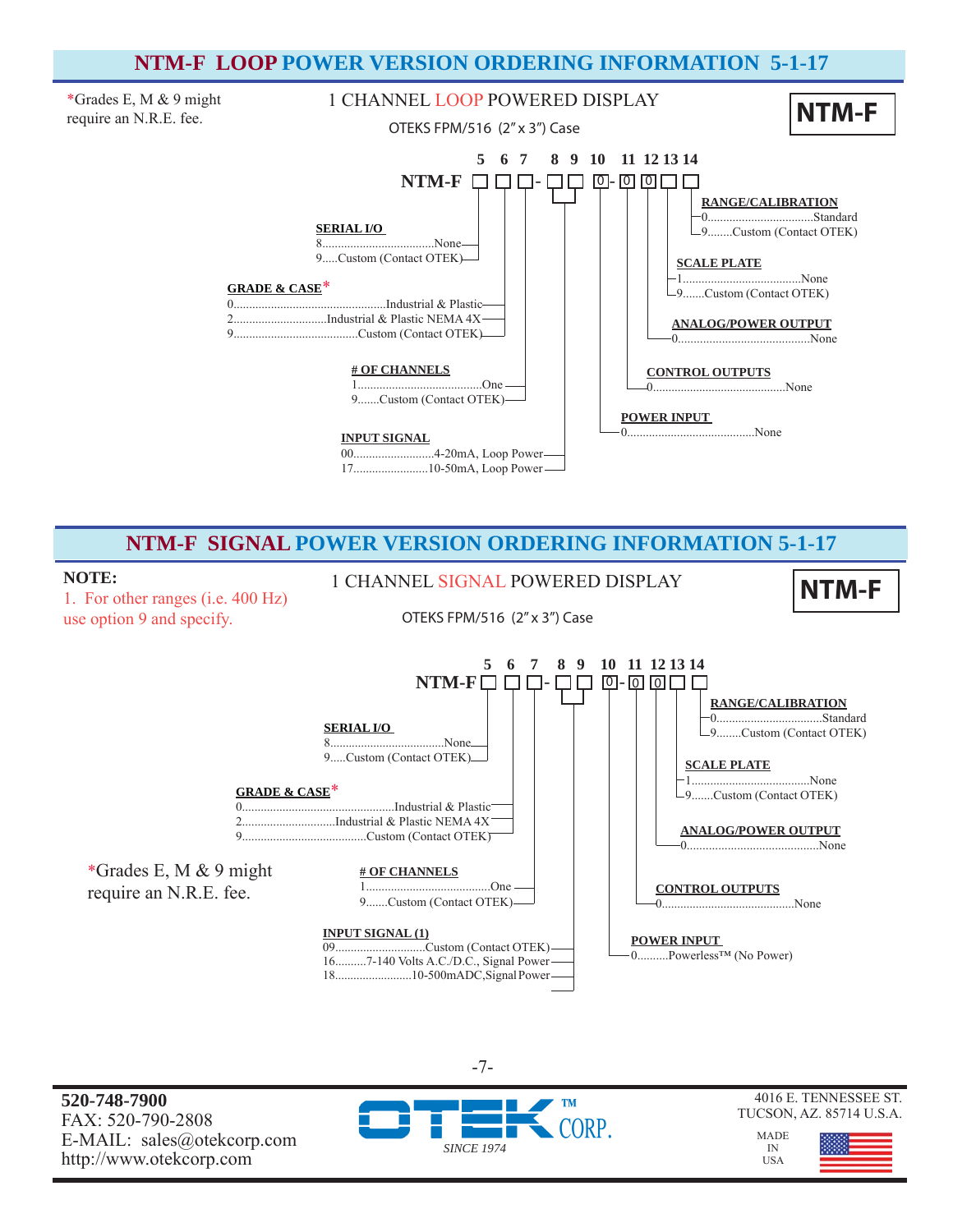# **NTM-F EXTERNAL POWER ORDERING INFORMATION 5-1-17**

#### **NTM-F SERIAL I/O (1)** 8...........................................None 9............Custom (Contact OTEK) **NTM-F □ □ □ -□ □** □ 回 <u>@</u> **# OF CHANNELS**  1......................................One 9......Custom (Contact OTEK)  **5 6 7 8 9 10 11 12 13 14 NOTES (Continued):**  2. For 400 Hz line, use option 29 and specify input. Peak & Hold to 50KHz function on request. 1 CHANNEL EXTERNAL POWERED DISPLAY OTEKS FPM/516 (2" x 3") Case **POWER INPUT (1)** 5..................Non-Isolated 5VDC 6............Non-Isolated 7-32VDC 9..........Custom (Contact OTEK) **CONTROL OUTPUTS** 0...........................................None **RANGE/CALIBRATION** 0..................................Standard 9........Custom (Contact OTEK) **SCALE PLATE** 1.......................................None 9.......Custom (Contact OTEK) **ANALOG/POWER OUTPUT** 0................................................None Build Your Own Part **INPUT SIGNAL (1, 2)**  mA F.S. 21.............................................100mV DC F.S. 22.....................................................1VDC F.S. 23....................................................10VDC F.S. 24.................................................100VDC F. S. 25................................................10mADC F. S. 26...............................................100mADC F.S. 27.................................Watts DC (1Vx1A) F.S. 28.................................Watts DC (1Vx1V) F.S. 29...............................Custom (Contact OTEK) 30..............................................0.1V RMS F. S. 31..................................................1V RMS F.S. 32................................................10V RMS F.S. 33..............................................150V RMS F.S. 34.............................................250 V RMS F.S. 35...............................................0.1A RMS F.S. 36..................................................1A RMS F.S. 37..................................................5A RMS F.S. 38..............................W RMS (1Vx1VAC) F.S. 40........................W RMS (120Vx5A AC) F.S. 41........................Hertz (10KHz/5V Logic) F.S. 42...................Hertz (120VAC/40-100 Hz) F.S. 43...................Hertz (240VAC/30-100 Hz) F.S. 44.........................Hertz (120VAC/500 Hz) F.S. 45........................Strain-Gage (≥300<4K Ohm) 47.................................................RTD (PT100) 48...............................................RTD (PT1000) **NOTE:** 1. Options 02 through 14 on Digits 8 & 9 are not available on the NTM-F (Digit 4, option -F). **GRADE & CASE**\* 0.................................................Industrial & Plastic 2..............................Industrial & Plastic NEMA 4X 9........................................Custom (Contact OTEK)

Number/User's Manual or Receive a Quote at:  **http://www.otekcorp.com/ confi gurator/nts/**

**520-748-7900** FAX: 520-790-2808 E-MAIL: sales@otekcorp.com http://www.otekcorp.com



4016 E. TENNESSEE ST. TUCSON, AZ. 85714 U.S.A.

> MADE IN USA



-8-

50....................................................TC (Type J) 51...................................................TC (Type K) 52...................................................TC (Type T) 53..................................................pH (0-14.00) 54.....................................ORP (0-2000mVDC) 55..................................% RH (Specify Sensor) 56.....................................Resistance (0-10K 10-50mA F.S. 58................None (Serial Input Remote Meter).